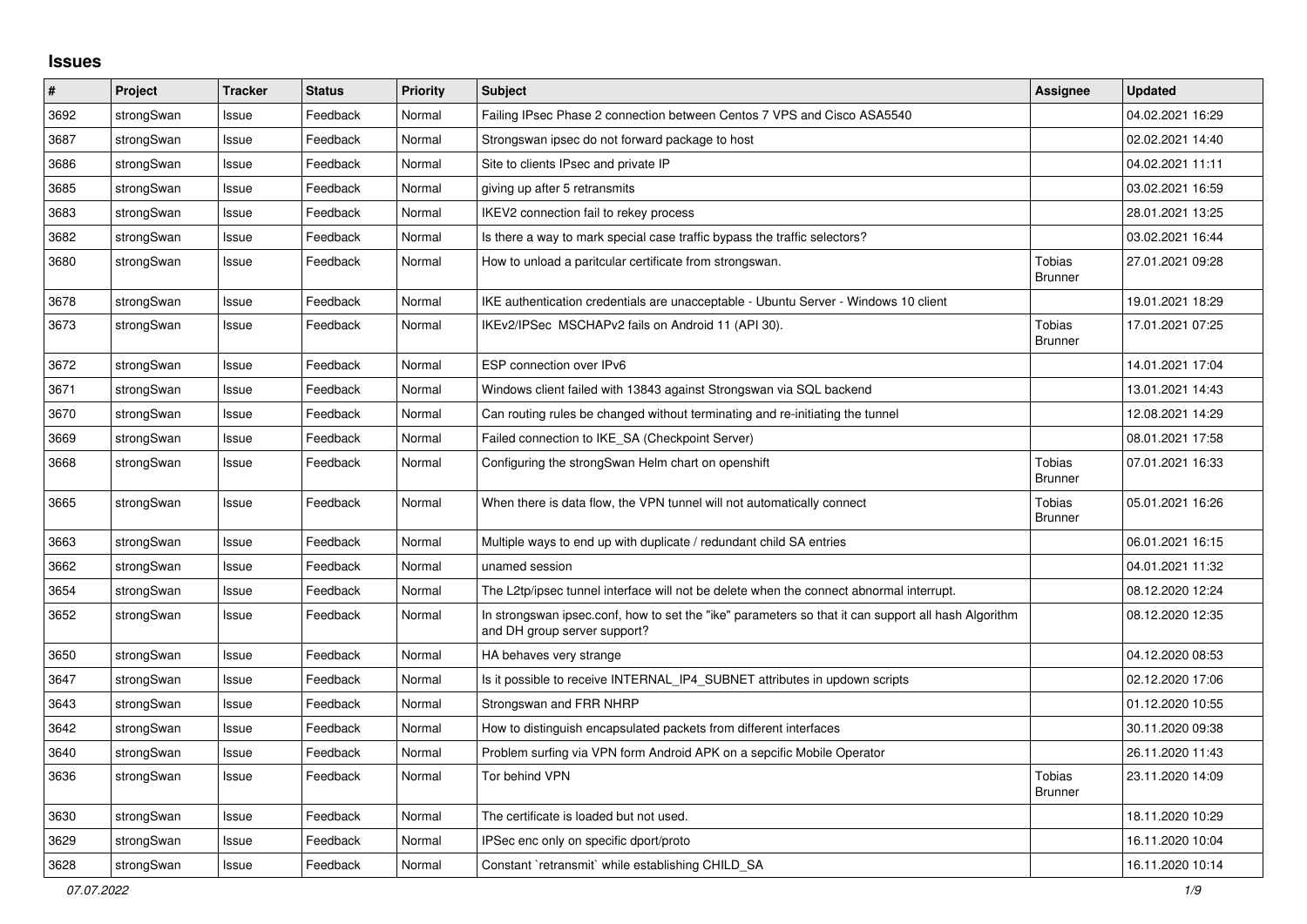| $\sharp$ | Project    | <b>Tracker</b> | <b>Status</b> | <b>Priority</b> | <b>Subject</b>                                                                                               | <b>Assignee</b>                 | <b>Updated</b>   |
|----------|------------|----------------|---------------|-----------------|--------------------------------------------------------------------------------------------------------------|---------------------------------|------------------|
| 3626     | strongSwan | Issue          | Feedback      | Low             | 'Always On VPN" not available in Fire TV 4k                                                                  | Tobias<br>Brunner               | 11.11.2020 12:41 |
| 3625     | strongSwan | Issue          | Feedback      | Normal          | Always on VPN when the client is on the same LAN as the VPN server                                           |                                 | 10.11.2020 18:45 |
| 3620     | strongSwan | Issue          | Feedback      | Normal          | L2TP/IPSEC ipsec.conf setting                                                                                | <b>Tobias</b><br>Brunner        | 12.11.2020 10:14 |
| 3618     | strongSwan | Issue          | Feedback      | Normal          | Use side-band to configure strongswan's                                                                      |                                 | 09.11.2020 10:38 |
| 3617     | strongSwan | Issue          | Feedback      | Normal          | full-offload swanctl.conf                                                                                    |                                 | 03.11.2020 17:24 |
| 3616     | strongSwan | Issue          | Feedback      | Normal          | With Strongswan 5.7.2, unique=never not allowing multiple clients to establish tunnels with same<br>identity |                                 | 05.11.2020 12:32 |
| 3614     | strongSwan | Issue          | Feedback      | Normal          | Certificate renewal for about to expire certificates                                                         |                                 | 30.10.2020 13:30 |
| 3613     | strongSwan | Issue          | Feedback      | Low             | Load-test jobs scheduled after tunnels are terminated                                                        |                                 | 28.10.2020 12:06 |
| 3611     | strongSwan | Issue          | Feedback      | Normal          | Unable to Send Traffic Using NAT on EC2 Instance                                                             |                                 | 27.10.2020 16:35 |
| 3610     | strongSwan | Issue          | Feedback      | Normal          | farp plugin conflicts with DHCP service                                                                      |                                 | 26.10.2020 18:06 |
| 3609     | strongSwan | Issue          | Feedback      | Normal          | Potential DNS server IP address conflicts                                                                    |                                 | 26.10.2020 11:12 |
| 3607     | strongSwan | Issue          | Feedback      | Normal          | statusall option reports transport established two or three times per IP at start-up                         |                                 | 27.10.2020 16:48 |
| 3606     | strongSwan | Issue          | Feedback      | Normal          | Using ipsec tunnel from "foreign" subnet                                                                     | Noel Kuntze                     | 26.10.2020 12:23 |
| 3604     | strongSwan | Issue          | Feedback      | Normal          | Email Notification on down status                                                                            |                                 | 21.10.2020 10:54 |
| 3603     | strongSwan | Issue          | Feedback      | Normal          | dns issue in config mode                                                                                     |                                 | 20.10.2020 11:50 |
| 3598     | strongSwan | Issue          | Feedback      | Normal          | swanctl on Windows: Support aborting execution                                                               |                                 | 19.10.2020 15:01 |
| 3597     | strongSwan | Issue          | Feedback      | Normal          | IPSec Client on CentOS 8 - Can't connect using ShrewSoft VPN config file                                     |                                 | 21.10.2020 16:38 |
| 3596     | strongSwan | Issue          | Feedback      | Normal          | no issuer certificate found for                                                                              |                                 | 21.10.2020 03:27 |
| 3594     | strongSwan | Issue          | Feedback      | Normal          | How to see the traffic at ESP in UDP SPIs and forwarding rule                                                | Tobias<br>Brunner               | 15.10.2020 13:57 |
| 3593     | strongSwan | Issue          | Feedback      | Normal          | Need variable tracking make_before_break state into updown scripts                                           |                                 | 13.10.2020 09:59 |
| 3592     | strongSwan | Issue          | Feedback      | Normal          | Tunnel reported as established but log show "found encrypted payload, but no transform set"                  |                                 | 20.10.2020 10:37 |
| 3588     | strongSwan | Issue          | Feedback      | Normal          | VPN setup over 4G                                                                                            |                                 | 08.10.2020 14:13 |
| 3584     | strongSwan | Issue          | Feedback      | Normal          | Separate ipsec.conf file per conn and separate ipsec.secrets file per conn                                   | <b>Tobias</b><br><b>Brunner</b> | 30.09.2020 17:06 |
| 3580     | strongSwan | Issue          | Feedback      | Normal          | encapsulation and packets not routing into tunnel problems                                                   |                                 | 02.10.2020 10:03 |
| 3578     | strongSwan | Issue          | Feedback      | Normal          | ipsec connection to FortiClient VPN                                                                          |                                 | 28.09.2020 15:08 |
| 3577     | strongSwan | Issue          | Feedback      | Normal          | StrongSwan Connection adding and deleting over network.                                                      |                                 | 28.09.2020 15:13 |
| 3576     | strongSwan | Issue          | Feedback      | Normal          | strongswan on openwrt virtual ip inside ipsec tunnel                                                         |                                 | 25.09.2020 17:01 |
| 3575     | strongSwan | Issue          | Feedback      | Normal          | Tunnel of IPv6 Over IPv4 not accespting Jumbo Packets                                                        |                                 | 23.09.2020 16:44 |
| 3573     | strongSwan | Issue          | Feedback      | Normal          | ike2 and transit traffic                                                                                     |                                 | 05.10.2020 10:55 |
| 3568     | strongSwan | Issue          | Feedback      | Normal          | vpn connection is unstable                                                                                   |                                 | 23.09.2020 16:28 |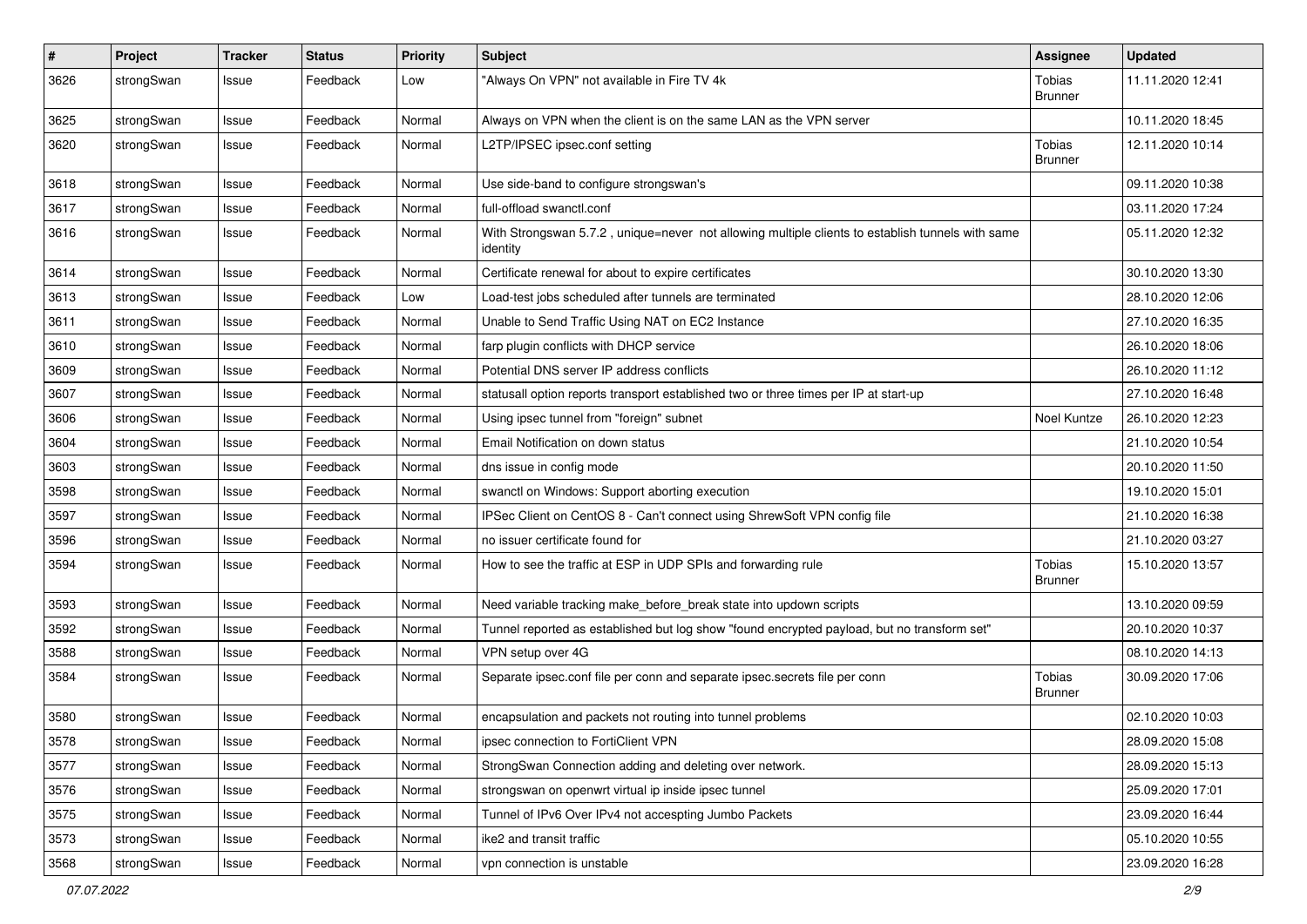| #    | Project    | <b>Tracker</b> | <b>Status</b> | <b>Priority</b> | <b>Subject</b>                                                                                          | <b>Assignee</b>   | <b>Updated</b>   |
|------|------------|----------------|---------------|-----------------|---------------------------------------------------------------------------------------------------------|-------------------|------------------|
| 3566 | strongSwan | Issue          | Feedback      | Normal          | Number of simultaneous connections limited to 1000 in a cluster                                         |                   | 18.09.2020 09:46 |
| 3565 | strongSwan | Issue          | Feedback      | Normal          | Filtering out logs or plugin in to do so                                                                |                   | 16.09.2020 11:45 |
| 3564 | strongSwan | Issue          | Feedback      | Normal          | Out of order packets are generated if strong swan is running on multiple cores                          |                   | 16.09.2020 10:01 |
| 3561 | strongSwan | Issue          | Feedback      | Normal          | Azure P2S VPN Linux connection error                                                                    |                   | 15.09.2020 12:22 |
| 3560 | strongSwan | Issue          | Feedback      | Normal          | PSK tunnel working - Cert fails with fragmention errors                                                 | Tobias<br>Brunner | 11.09.2020 14:15 |
| 3558 | strongSwan | Issue          | Feedback      | Normal          | deleting half open IKE_SA with x.x.x.x after timeout with iOS device                                    |                   | 05.09.2020 21:23 |
| 3552 | strongSwan | Issue          | Feedback      | Normal          | Internet disconnects after once VPN is established                                                      |                   | 30.08.2020 05:35 |
| 3545 | strongSwan | Issue          | New           | Normal          | Configuration model for multiple-VRF tunnel endpoints                                                   |                   | 18.08.2020 13:50 |
| 3537 | strongSwan | Issue          | Feedback      | Normal          | IPv6 Packets are not transferred from server to client through IPSec using RPC protocol                 |                   | 01.09.2020 12:50 |
| 3536 | strongSwan | Issue          | Feedback      | Normal          | When Create multiple tunnels restart ipsec service will establish fail.                                 |                   | 03.09.2020 13:58 |
| 3534 | strongSwan | Issue          | New           | Urgent          | use of strongswan, ipvlan L2 and kernel ipsec                                                           |                   | 04.08.2020 20:59 |
| 3524 | strongSwan | Issue          | <b>New</b>    | Urgent          | Routing public IP addresses thru the VPN tunnel (Peer is Cisco ISR)                                     |                   | 24.07.2020 03:15 |
| 3516 | strongSwan | Issue          | Feedback      | Normal          | Close IKE_SA after expiry without rekey/reauth                                                          |                   | 20.07.2020 19:32 |
| 3500 | strongSwan | Issue          | Feedback      | Normal          | swanctl --list-cert not listing all certs                                                               |                   | 29.06.2020 15:25 |
| 3499 | strongSwan | Issue          | Feedback      | Normal          | ISAKMP Signature hash algorithm / EAP-TLS Authentification                                              |                   | 30.06.2020 10:40 |
| 3498 | strongSwan | Issue          | Feedback      | Normal          | FreeBSD + dhcp+farp plugin                                                                              |                   | 22.01.2021 10:44 |
| 3496 | strongSwan | Issue          | Feedback      | Normal          | Route-based VPN - transport mode                                                                        |                   | 11.02.2021 09:55 |
| 3490 | strongSwan | Issue          | Feedback      | Normal          | Selecting incorrect auth mode for IKEv1                                                                 |                   | 21.07.2020 21:26 |
| 3442 | strongSwan | Issue          | Feedback      | Normal          | Apply policy based on network interface in transport mode                                               |                   | 13.05.2020 10:53 |
| 3403 | strongSwan | Issue          | Feedback      | Normal          | IKEv2 natd false detection                                                                              |                   | 09.04.2020 14:19 |
| 3400 | strongSwan | Issue          | Feedback      | Normal          | Windows 10 IKEv2 rekeying fails                                                                         |                   | 16.04.2020 17:08 |
| 3392 | strongSwan | Issue          | Feedback      | Normal          | mark=%unique and no Internet-connection with VPN                                                        |                   | 31.07.2020 15:26 |
| 3389 | strongSwan | Issue          | Feedback      | Normal          | Child SAs not getting created after rekeying                                                            |                   | 30.03.2020 15:45 |
| 3377 | strongSwan | Issue          | Feedback      | Normal          | Interface ID not configured during HA synchronization                                                   |                   | 18.03.2020 10:15 |
| 3366 | strongSwan | Issue          | Feedback      | Normal          | Uninstall "any" trap policy if start_action=trap with virtual IPs is used                               |                   | 13.03.2020 14:57 |
| 3342 | strongSwan | Issue          | Feedback      | Normal          | Certain fields in Storngswan on Firestick4K are not editable                                            |                   | 20.02.2020 09:36 |
| 3326 | strongSwan | Issue          | New           | Normal          | update custom routing table (table 220 by default) with new routes if new networks and routes<br>appear |                   | 10.02.2020 12:01 |
| 3307 | strongSwan | Issue          | Feedback      | Normal          | Probable non compliance with RFC 7296 wrt traffic selector narrowing?                                   |                   | 14.01.2020 16:19 |
| 3304 | strongSwan | Issue          | Feedback      | Normal          | Found unsupported critical X.509 extension: X509v3 Name Constraints                                     |                   | 13.01.2020 14:50 |
| 3298 | strongSwan | Issue          | New           | Normal          | strategies to improve strongswan performance per single SA                                              |                   | 23.12.2019 14:05 |
| 3291 | strongSwan | Issue          | Feedback      | Normal          | IPSec IKEv2 Client to VPN service 2                                                                     | Tobias<br>Brunner | 16.08.2020 12:58 |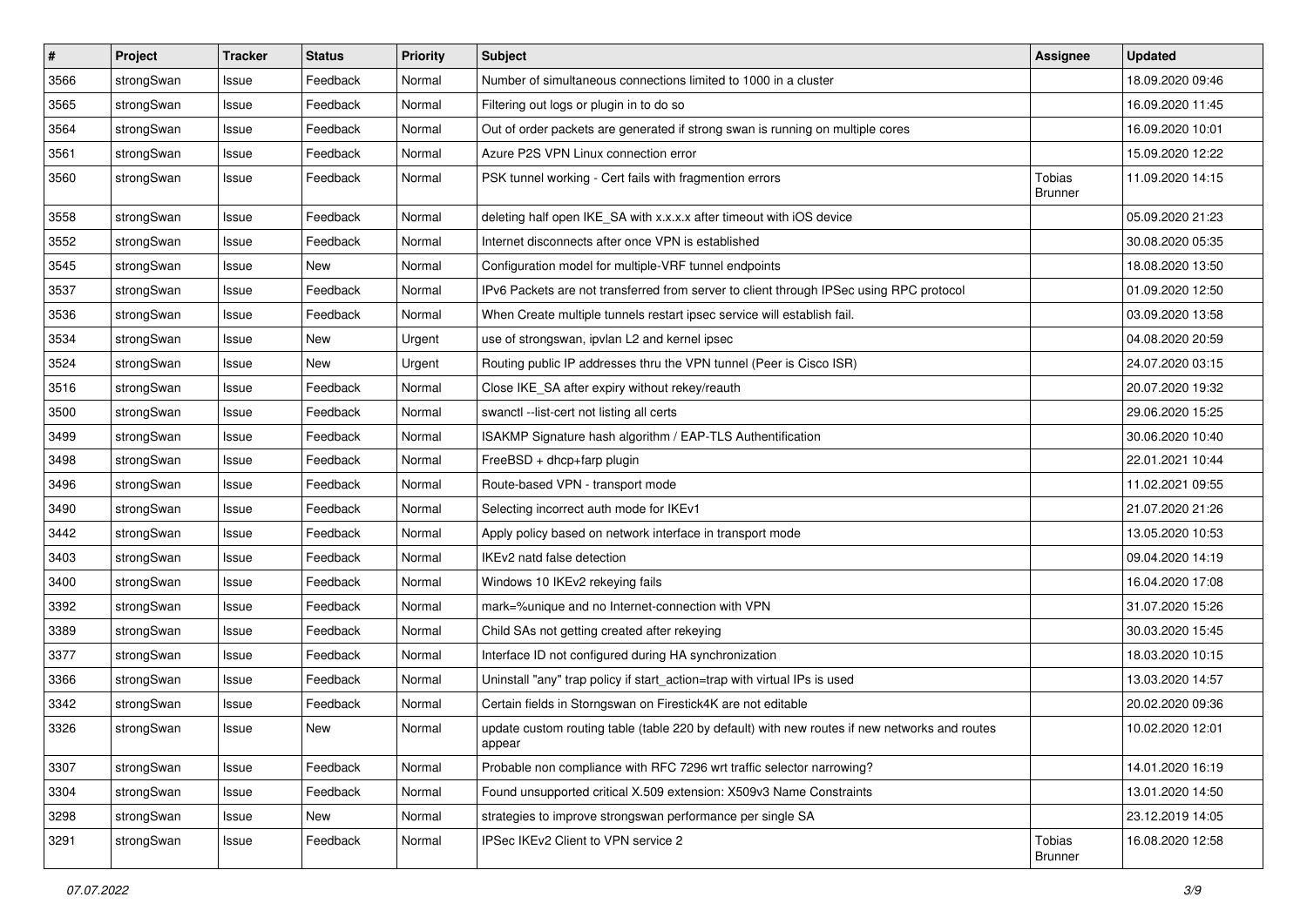| $\pmb{\#}$ | Project    | <b>Tracker</b> | <b>Status</b> | <b>Priority</b> | <b>Subject</b>                                                                                                     | Assignee      | <b>Updated</b>   |
|------------|------------|----------------|---------------|-----------------|--------------------------------------------------------------------------------------------------------------------|---------------|------------------|
| 3282       | strongSwan | Issue          | Feedback      | Normal          | Android VPN client keeps retrying in airplane mode                                                                 |               | 29.11.2019 16:06 |
| 3268       | strongSwan | Issue          | Feedback      | Normal          | Traffic disruption -- policy-based VPN to AWS VPN service                                                          |               | 15.11.2019 16:53 |
| 3254       | strongSwan | Issue          | Feedback      | Normal          | Log level in android level                                                                                         |               | 08.11.2019 08:36 |
| 3159       | strongSwan | Issue          | New           | High            | backup ipsec tunnels                                                                                               |               | 26.08.2019 14:28 |
| 3154       | strongSwan | Issue          | Feedback      | Normal          | signature validation failed only with sha2                                                                         |               | 20.08.2019 11:51 |
| 3151       | strongSwan | Issue          | Feedback      | Normal          | Forecast stops forwarding multicast                                                                                |               | 26.08.2019 14:06 |
| 3122       | strongSwan | Issue          | Feedback      | Normal          | Strongswan software iterupts                                                                                       |               | 18.07.2019 02:27 |
| 3097       | strongSwan | Issue          | Feedback      | Normal          | charon restart behaviour                                                                                           |               | 24.06.2019 16:09 |
| 3072       | strongSwan | Issue          | Feedback      | Normal          | Windows 10: setting WFP SA SPI fails with error 0x80320014                                                         |               | 29.05.2019 14:34 |
| 3041       | strongSwan | Issue          | Feedback      | Low             | fail2ban or equivalent                                                                                             |               | 06.05.2019 09:07 |
| 2966       | strongSwan | Issue          | Feedback      | Normal          | Problems with large amount of subnets in leftsubnet configuration                                                  |               | 02.04.2019 10:35 |
| 2964       | strongSwan | Issue          | Feedback      | Normal          | Route to IKE Gateway Fails to Update Under Particular Configuration                                                |               | 13.03.2019 10:38 |
| 2958       | strongSwan | Issue          | Feedback      | Normal          | Trap policies with unspecified remote IP covering multiple specific ports constantly produce new<br><b>IKE SAs</b> |               | 11.03.2019 15:03 |
| 2870       | strongSwan | Issue          | Feedback      | Normal          | DNS resolution outside of tunnel if DNS server is in remote TS                                                     |               | 22.01.2019 11:06 |
| 2835       | strongSwan | Issue          | Feedback      | Normal          | Rekeyed SA can't be deleted in standby node                                                                        |               | 19.12.2018 02:52 |
| 2816       | strongSwan | Issue          | Feedback      | Normal          | order of DNS entries is reversed in /etc/resolv.conf                                                               |               | 06.11.2018 10:41 |
| 2750       | strongSwan | Issue          | Feedback      | Normal          | setting WFP SA SPI failed: 0x80320035                                                                              |               | 27.05.2019 11:59 |
| 2726       | strongSwan | Issue          | Feedback      | Normal          | Strongswan selects wrong source IP                                                                                 |               | 23.08.2018 13:38 |
| 2701       | strongSwan | Issue          | New           | Normal          | Low bandwidth when Iperfing data thorugh IPSEC tunnel                                                              |               | 07.07.2020 13:38 |
| 2698       | strongSwan | Issue          | Feedback      | Low             | DSCP and kernel-libipsec                                                                                           |               | 04.07.2018 15:01 |
| 2691       | strongSwan | Issue          | New           | Normal          | Strongswan and KSOFTIRQ cpu utilization                                                                            |               | 26.06.2018 14:34 |
| 2682       | strongSwan | Issue          | <b>New</b>    | Normal          | IMV/IMC (re)Attestation                                                                                            |               | 07.06.2018 21:25 |
| 2678       | strongSwan | Issue          | Feedback      | Normal          | Phase 1 issue                                                                                                      |               | 07.06.2018 20:06 |
| 2671       | strongSwan | Issue          | New           | Normal          | Passing user-supplied cerificate file names to charon-nm is problematic                                            |               | 23.05.2018 21:27 |
| 2621       | strongSwan | Issue          | Feedback      | Normal          | Android: VPN connection stops working, strongSwan shows Connected                                                  |               | 06.07.2018 13:06 |
| 2618       | strongSwan | Issue          | Feedback      | Normal          | Query regarding assignment of Tunnel IP                                                                            |               | 09.04.2018 10:57 |
| 2580       | strongSwan | Issue          | Feedback      | Normal          | [CFG] handling xx attribute failed in Android or Ubuntu, but works in macOS                                        |               | 09.03.2018 17:49 |
| 2560       | strongSwan | Issue          | Feedback      | Normal          | Duplicate CA cert requests sent                                                                                    |               | 28.02.2018 10:54 |
| 2494       | strongSwan | Issue          | Feedback      | Normal          | Problems With 64bit Slot IDs With Pkcs11 Plugin                                                                    | Jordan Hrycaj | 12.12.2017 16:03 |
| 2493       | strongSwan | Issue          | Feedback      | Normal          | Pkcs11 Plugin Returns w/Bogus Return Code                                                                          | Jordan Hrycaj | 12.12.2017 15:58 |
| 2464       | strongSwan | Issue          | New           | Normal          | How to Loadbalance strongswan IPsec via NGINX?                                                                     |               | 12.11.2017 19:16 |
| 2459       | strongSwan | Issue          | New           | High            | updown script deleted firewall rules at down-client in make-before-break responder side                            |               | 05.11.2017 19:13 |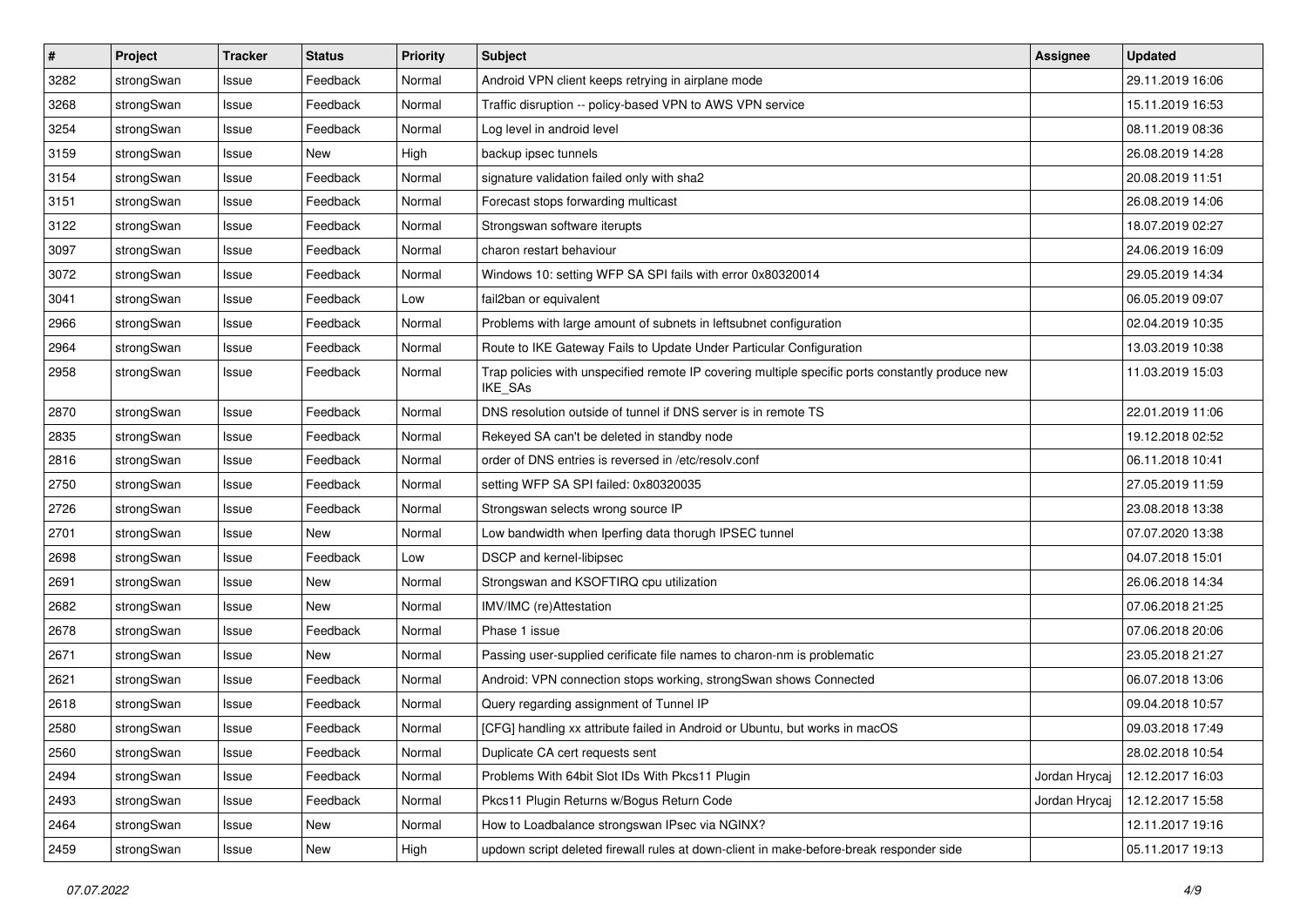| $\sharp$ | Project    | <b>Tracker</b> | <b>Status</b> | <b>Priority</b> | <b>Subject</b>                                                                                                                                          | Assignee     | <b>Updated</b>   |
|----------|------------|----------------|---------------|-----------------|---------------------------------------------------------------------------------------------------------------------------------------------------------|--------------|------------------|
| 2446     | strongSwan | Issue          | Feedback      | Normal          | Traffic loss during IKE reauth despite make-before-break enabled                                                                                        |              | 27.11.2017 17:12 |
| 2432     | strongSwan | Issue          | <b>New</b>    | Normal          | PLUTO_ME can be different for up-client and down-client                                                                                                 |              | 21.09.2017 11:57 |
| 2411     | strongSwan | Issue          | Feedback      | Normal          | VPN server name resolution is done via overlay DNS server upon IKE disconnect                                                                           |              | 22.08.2017 10:42 |
| 2400     | strongSwan | Issue          | Feedback      | Normal          | Is DPD supposed to detect dead tunnel, or dead IKE instance                                                                                             |              | 11.01.2019 22:53 |
| 2394     | strongSwan | Issue          | Feedback      | Normal          | IP is not assigned after re-authentication                                                                                                              |              | 04.08.2017 19:03 |
| 2357     | strongSwan | Issue          | Feedback      | Normal          | How to initiate IPsec SA Transport Mode without IKE?                                                                                                    |              | 18.01.2021 18:36 |
| 2319     | strongSwan | Issue          | Feedback      | Normal          | gives up trying to bring up connection after DNS SERVFAIL                                                                                               |              | 08.05.2017 15:41 |
| 2260     | strongSwan | Issue          | New           | Normal          | Number of CHILD_SA for a single connection grows over time                                                                                              |              | 28.02.2017 13:46 |
| 2203     | strongSwan | Issue          | Feedback      | Normal          | Protecting symetric traffic using high availability in gateway to gateway setup (both active)                                                           |              | 15.02.2017 14:20 |
| 2184     | strongSwan | Issue          | Feedback      | Normal          | configuration with multiple RSA keys                                                                                                                    |              | 14.12.2016 13:09 |
| 2178     | strongSwan | Issue          | New           | Normal          | ha and updown                                                                                                                                           |              | 01.12.2016 13:53 |
| 2160     | strongSwan | Issue          | Feedback      | Normal          | support for opportunistic encryption                                                                                                                    |              | 06.05.2020 10:32 |
| 2112     | strongSwan | Issue          | <b>New</b>    | Normal          | Broadcast packets are not relayed from Lan to Vpn clilent                                                                                               |              | 14.09.2016 14:18 |
| 2110     | strongSwan | Issue          | Feedback      | Normal          | Remote Identity (IDr) in IKE AUTH Response is sent as hex-encoded binary value instead of text<br>when setting leftid to type KEY_ID (leftid=@#xxxxxxx) |              | 13.09.2016 21:42 |
| 2077     | strongSwan | Issue          | Feedback      | Normal          | Grace period before reassigning offline IP lease                                                                                                        |              | 06.10.2017 10:44 |
| 1456     | strongSwan | Issue          | Feedback      | Normal          | Missing Tunnel-Client-Endpoint & Tunnel-Server-Endpoint AVP in RADIUS Accounting Start/Stop<br>messages                                                 |              | 11.05.2016 11:54 |
| 1422     | strongSwan | Issue          | Feedback      | Normal          | IKEv1: IKE_SA reauth vs. CHILD_SA rekey race prevents IKE_SA reauthentication in time                                                                   |              | 20.04.2016 15:06 |
| 1383     | strongSwan | Issue          | Feedback      | Normal          | How to limit the amount of the installed Child SAs                                                                                                      |              | 08.04.2016 11:20 |
| 1338     | strongSwan | Issue          | Feedback      | Normal          | problem with changing esp algorithm in strongswan                                                                                                       |              | 10.03.2016 18:23 |
| 1334     | strongSwan | Issue          | Feedback      | Normal          | Version 5.3.5, duplicated tunnel aftr IKE_SA rekeyed                                                                                                    |              | 10.03.2016 11:06 |
| 1289     | strongSwan | Issue          | <b>New</b>    | Normal          | HA plugin should sync last sent packet                                                                                                                  |              | 01.02.2016 13:59 |
| 1276     | strongSwan | Issue          | Feedback      | Normal          | Threading: ext-auth hook blocks any other connection attempt                                                                                            |              | 27.01.2016 12:28 |
| 1271     | strongSwan | Issue          | <b>New</b>    | Normal          | X.509 UTF-8 support                                                                                                                                     |              | 17.01.2016 14:39 |
| 1165     | strongSwan | Issue          | New           | Normal          | StrongSwan Virtual Ip problem                                                                                                                           | Martin Willi | 19.10.2015 23:59 |
| 1157     | strongSwan | Issue          | Feedback      | Normal          | Message ID overflow RFC 5996 2.2                                                                                                                        |              | 12.10.2015 13:52 |
| 974      | strongSwan | Issue          | New           | Normal          | Charon crash on Mac OS with IPv6 Virtual IP                                                                                                             |              | 26.08.2021 21:07 |
| 973      | strongSwan | Issue          | New           | Normal          | IKEv2 dpd + auto=route + tunnel downtime cause additional CHILD_SAs                                                                                     |              | 29.05.2015 17:40 |
| 926      | strongSwan | Issue          | New           | Normal          | HA: resync errors when a node is joining a cluster                                                                                                      |              | 10.04.2015 15:05 |
| 923      | strongSwan | Issue          | New           | Normal          | MOBIKE not working on HA cluster                                                                                                                        |              | 09.04.2015 09:46 |
| 817      | strongSwan | Issue          | Feedback      | Normal          | IKEv2 IPv6 Router Advertisement                                                                                                                         |              | 27.03.2020 17:14 |
| 777      | strongSwan | Issue          | New           | Normal          | column length in attributes table of strongswan database is too short                                                                                   |              | 25.11.2014 20:46 |
| 730      | strongSwan | Issue          | New           | Normal          | NAT-NAT fallback                                                                                                                                        |              | 09.10.2014 12:40 |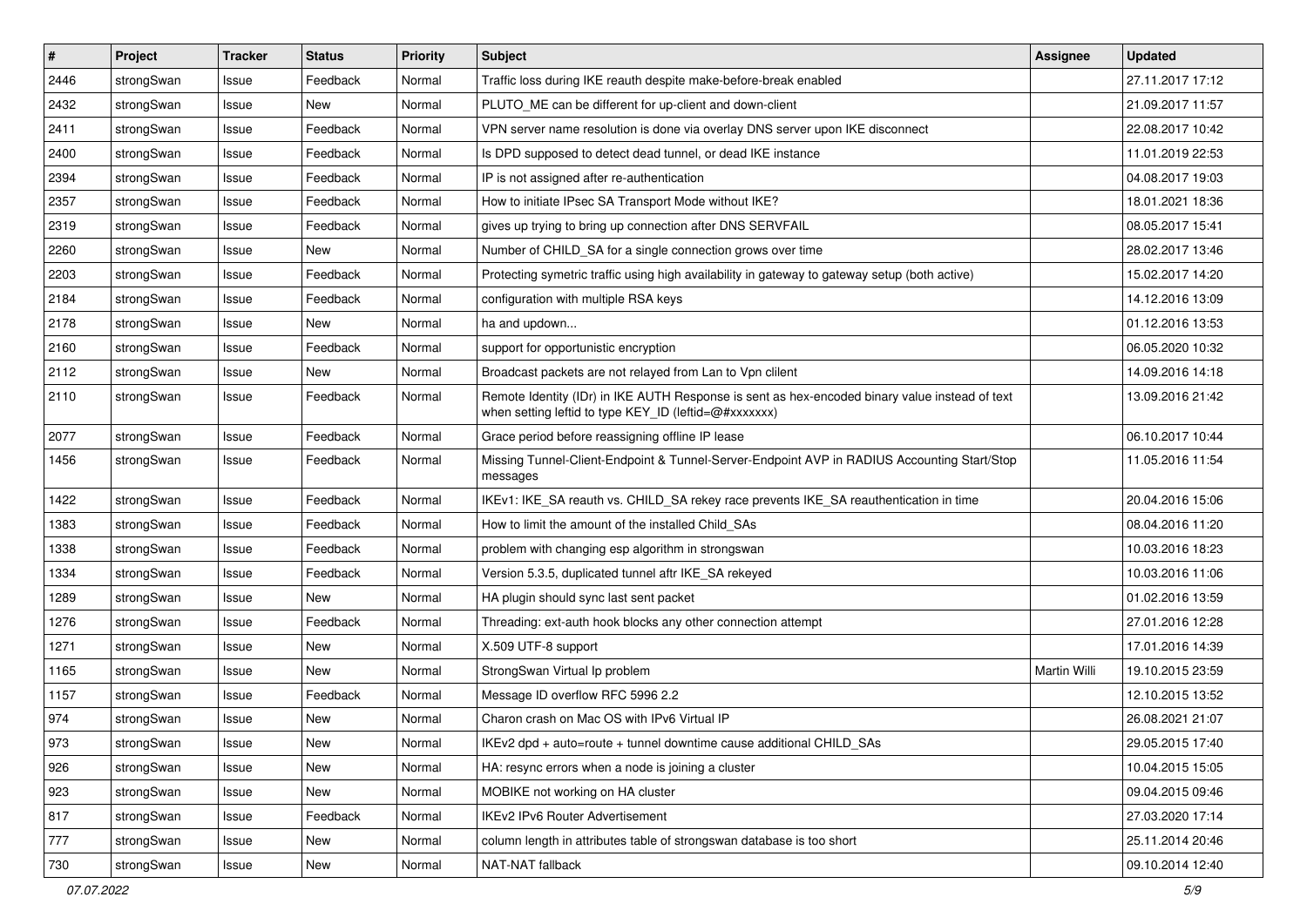| $\vert$ # | Project    | <b>Tracker</b> | <b>Status</b> | <b>Priority</b> | Subject                                                                                                                 | <b>Assignee</b>                 | <b>Updated</b>   |
|-----------|------------|----------------|---------------|-----------------|-------------------------------------------------------------------------------------------------------------------------|---------------------------------|------------------|
| 725       | strongSwan | Issue          | New           | High            | Mediation connection get stuck if peer is not online                                                                    |                                 | 03.10.2014 12:02 |
| 702       | strongSwan | Issue          | <b>New</b>    | Normal          | ipsec route mode, Strongswan as responder may result collsion in INIT exchange. and ike                                 |                                 | 12.09.2014 16:34 |
| 697       | strongSwan | Issue          | New           | Normal          | HA: nodes fail to sync data because of UDP packet drops                                                                 |                                 | 09.09.2014 14:29 |
| 628       | strongSwan | Issue          | New           | Normal          | Windows Phone 8.1 - Certificate Pattern Matching                                                                        |                                 | 30.06.2014 14:06 |
| 619       | strongSwan | Issue          | <b>New</b>    | Normal          | pki --issue should have an --out option                                                                                 |                                 | 15.06.2014 00:26 |
| 552       | strongSwan | Issue          | Feedback      | Normal          | move pki tool to ipsecdir                                                                                               | <b>Tobias</b><br><b>Brunner</b> | 14.04.2014 13:52 |
| 542       | strongSwan | Issue          | Feedback      | Normal          | Nesting tunnels                                                                                                         | Andreas<br>Steffen              | 07.03.2014 09:22 |
| 541       | strongSwan | Issue          | <b>New</b>    | Normal          | List of servers in client config (Failover)                                                                             |                                 | 13.08.2014 15:10 |
| 522       | strongSwan | Issue          | <b>New</b>    | Normal          | Mac OS X native application won't update network interface for DNS lookups                                              |                                 | 08.07.2014 10:23 |
| 482       | strongSwan | Issue          | Feedback      | Normal          | NAT-NAT connection                                                                                                      | Tobias<br><b>Brunner</b>        | 09.10.2014 12:37 |
| 462       | strongSwan | Issue          | Feedback      | Normal          | strongswan android app can not use on android 4.4 OS                                                                    | Tobias<br><b>Brunner</b>        | 06.01.2014 13:07 |
| 404       | strongSwan | Issue          | Feedback      | Normal          | TNC: Update HowTos and implement some compilation flag checking                                                         | Andreas<br>Steffen              | 10.09.2013 13:58 |
| 359       | strongSwan | Issue          | Feedback      | Normal          | <b>Mediation Server Connection</b>                                                                                      | Tobias<br><b>Brunner</b>        | 16.07.2013 16:25 |
| 357       | strongSwan | Issue          | New           | Normal          | Lifetime in case of IKEv1                                                                                               |                                 | 18.05.2015 10:40 |
| 352       | strongSwan | Issue          | Feedback      | Normal          | unable to allocate SPIs from kernel when running 32 bit binaries on 64 bit Linux                                        |                                 | 17.04.2018 14:59 |
| 3689      | strongSwan | Feature        | Feedback      | Normal          | Auto-connect on Wi-Fi network.                                                                                          |                                 | 03.02.2021 16:32 |
| 3653      | strongSwan | Feature        | Feedback      | Normal          | Is there any possibility to pass any non-standard parameters for tunnels (ike or child sa) for use by<br>custom plugin? |                                 | 08.12.2020 11:03 |
| 3651      | strongSwan | Feature        | <b>New</b>    | Normal          | Support for FC-SP-2                                                                                                     |                                 | 07.01.2021 20:04 |
| 3457      | strongSwan | Feature        | New           | Low             | user-friendly pkcs11 certificate selection                                                                              |                                 | 22.05.2020 12:52 |
| 3456      | strongSwan | Feature        | New           | Low             | move to github/gitlab                                                                                                   |                                 | 22.05.2020 12:27 |
| 3441      | strongSwan | Feature        | New           | Normal          | [Android] Lock modification of VPN configurations on work devices                                                       |                                 | 11.05.2020 10:00 |
| 3422      | strongSwan | Feature        | Feedback      | Normal          | Allow multiple local.id to be specified in a single connection?                                                         |                                 | 23.04.2020 13:19 |
| 3398      | strongSwan | Feature        | New           | Normal          | Android client - allow configuring eap id with EAP-TLS                                                                  |                                 | 06.04.2020 23:19 |
| 3276      | strongSwan | Feature        | Feedback      | Low             | N1_MODE_CAPABILITY                                                                                                      |                                 | 21.11.2019 16:49 |
| 3244      | strongSwan | Feature        | New           | Low             | eap-peap on android                                                                                                     |                                 | 04.11.2019 10:17 |
| 3162      | strongSwan | Feature        | Feedback      | Normal          | Strongswan Android support for default DNS suffixes (UNITY_DEF_DOMAIN flag)                                             |                                 | 29.08.2019 10:29 |
| 3135      | strongSwan | Feature        | Feedback      | Normal          | Android client - settings for connection re-try                                                                         |                                 | 12.08.2019 16:32 |
| 3104      | strongSwan | Feature        | Feedback      | Normal          | EAP-RADIUS: binding address feature for routers with multiple interfaces connected to LAN.                              |                                 | 17.06.2021 02:26 |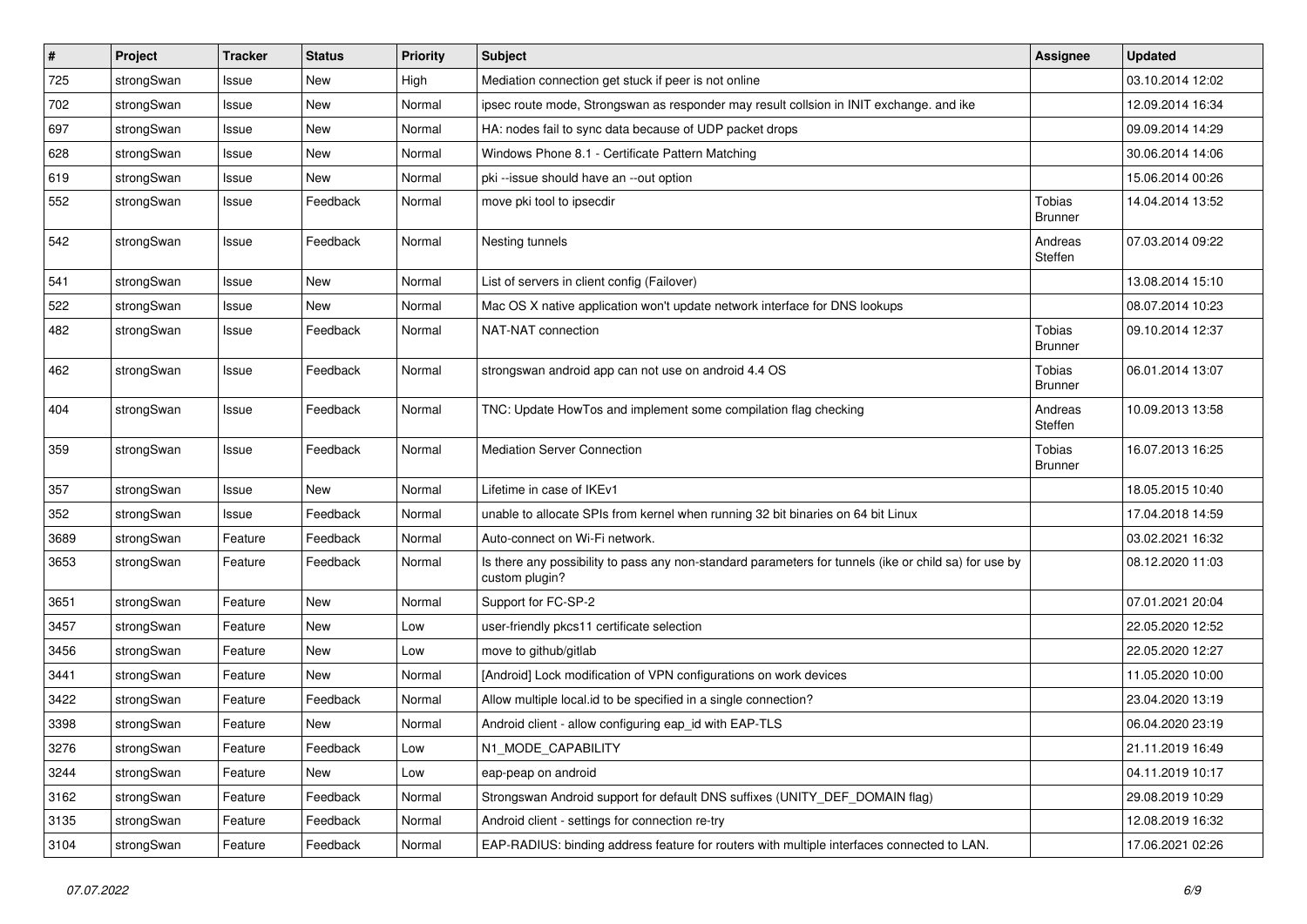| $\pmb{\#}$ | Project    | <b>Tracker</b> | <b>Status</b> | <b>Priority</b> | <b>Subject</b>                                                                                   | <b>Assignee</b>          | <b>Updated</b>   |
|------------|------------|----------------|---------------|-----------------|--------------------------------------------------------------------------------------------------|--------------------------|------------------|
| 3075       | strongSwan | Feature        | New           | Normal          | <b>IPsec Labelling</b>                                                                           |                          | 29.05.2019 17:09 |
| 2972       | strongSwan | Feature        | Feedback      | Normal          | how to add X509v3 Key Usage: Key Encipherment                                                    |                          | 13.03.2019 13:59 |
| 2854       | strongSwan | Feature        | New           | Low             | Srongswan doesn't sending RADIUS Accounting-On/Off on start up / shutdown                        |                          | 10.12.2018 10:19 |
| 2823       | strongSwan | Feature        | Feedback      | Low             | Implementing VPN peer failover                                                                   |                          | 16.11.2018 10:25 |
| 2814       | strongSwan | Feature        | Feedback      | Normal          | Force Keepalive Packets if There is no NAT                                                       |                          | 29.10.2018 15:47 |
| 2793       | strongSwan | Feature        | Feedback      | Normal          | Remote identity with certificate                                                                 |                          | 15.10.2018 10:20 |
| 2729       | strongSwan | Feature        | Feedback      | Normal          | Does Swanctl provide the same option as Ipsec with the rightID using a %?                        |                          | 20.09.2018 17:37 |
| 2727       | strongSwan | Feature        | New           | Low             | single pair of selectors per CHILD_SA                                                            |                          | 23.08.2018 12:08 |
| 2707       | strongSwan | Feature        | New           | Normal          | More attributes taken/translated from radius attributes                                          |                          | 14.07.2018 15:21 |
| 2668       | strongSwan | Feature        | Feedback      | Normal          | UE shall include the DEVICE_IDENTITY Notify payload                                              |                          | 22.05.2018 13:48 |
| 2495       | strongSwan | Feature        | Feedback      | Normal          | LibreSSL Plugin                                                                                  |                          | 13.12.2017 09:29 |
| 2409       | strongSwan | Feature        | Feedback      | Low             | Android client status details                                                                    |                          | 18.08.2017 13:23 |
| 2392       | strongSwan | Feature        | Feedback      | Low             | enable eap-ttls in Android client                                                                | Tobias<br><b>Brunner</b> | 04.07.2018 19:48 |
| 2361       | strongSwan | Feature        | New           | Normal          | Import .sswan files from NetworkManager                                                          |                          | 12.06.2017 15:25 |
| 2307       | strongSwan | Feature        | Feedback      | Normal          | Permit installation of trap policy for CHILD_SA configurations with unset local_addrs            |                          | 26.04.2017 15:04 |
| 2202       | strongSwan | Feature        | Feedback      | Normal          | Radius NAS IP to be specified                                                                    |                          | 18.01.2017 17:58 |
| 2189       | strongSwan | Feature        | Assigned      | Normal          | Support RFC 8229: TCP Encapsulation of IKE and IPsec Packets                                     | <b>Tobias</b><br>Brunner | 05.06.2020 19:48 |
| 2185       | strongSwan | Feature        | Feedback      | Normal          | INTERNAL_IP4_SUBNET Attribute Support in Android Client                                          |                          | 10.12.2016 01:14 |
| 2165       | strongSwan | Feature        | Feedback      | Normal          | missing LIBRESSL_VERSION_NUMBER support                                                          |                          | 03.11.2016 09:23 |
| 2095       | strongSwan | Feature        | Feedback      | Normal          | Support liveness check in Strongswan                                                             |                          | 31.05.2017 00:56 |
| 1559       | strongSwan | Feature        | Feedback      | Normal          | Expose received XAUTH/EAP username/password prompts via VICI, send secrets via VICI on<br>prompt |                          | 09.05.2017 16:28 |
| 1506       | strongSwan | Feature        | Feedback      | Normal          | Enhance DoS protection to deny users that failed Authentication                                  |                          | 17.06.2016 14:31 |
| 1482       | strongSwan | Feature        | Feedback      | Normal          | Allow changing init_limit_half_open etc. at runtime by reloading strongswan.conf                 |                          | 26.05.2016 14:49 |
| 1265       | strongSwan | Feature        | New           | Normal          | An option to disable NAT-T                                                                       |                          | 23.06.2021 19:41 |
| 1253       | strongSwan | Feature        | Feedback      | Normal          | Strongswan doesn't support CA bundles                                                            |                          | 19.01.2016 11:23 |
| 1251       | strongSwan | Feature        | New           | Normal          | FreeBSD HA                                                                                       |                          | 11.01.2016 22:01 |
| 1207       | strongSwan | Feature        | New           | Normal          | Add more than 2 hosts support to HA plugin and make it configurable                              |                          | 08.12.2015 05:05 |
| 1082       | strongSwan | Feature        | Feedback      | Normal          | Framed-Route to set leftsubnet                                                                   |                          | 07.10.2016 10:02 |
| 1081       | strongSwan | Feature        | New           | Normal          | Active/standby VPN Gateway Failover                                                              |                          | 21.08.2015 22:01 |
| 1079       | strongSwan | Feature        | Feedback      | Normal          | Future Plans for firwall configuration equivalent under FreeBSD                                  |                          | 21.08.2015 15:58 |
| 1057       | strongSwan | Feature        | New           | Normal          | conn switching based on eap identity                                                             |                          | 24.03.2020 10:14 |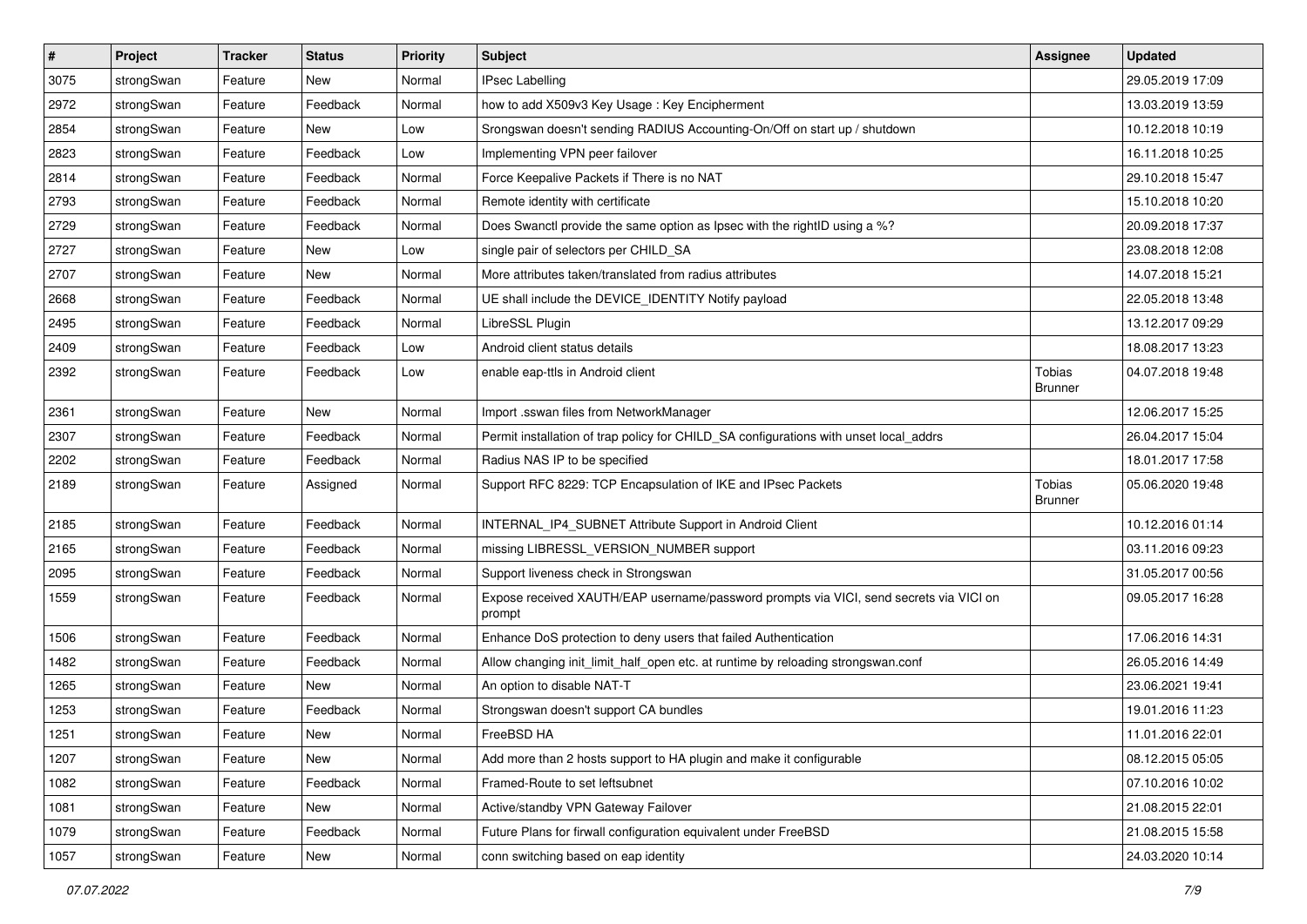| $\vert$ # | Project    | <b>Tracker</b> | <b>Status</b> | <b>Priority</b> | <b>Subject</b>                                                                                           | <b>Assignee</b>          | <b>Updated</b>   |
|-----------|------------|----------------|---------------|-----------------|----------------------------------------------------------------------------------------------------------|--------------------------|------------------|
| 1008      | strongSwan | Feature        | Feedback      | Normal          | FARP for IPv6                                                                                            |                          | 14.12.2015 20:59 |
| 1000      | strongSwan | Feature        | Feedback      | Normal          | Raise ALERT_TS_MISMATCH in IKE V1                                                                        |                          | 09.09.2015 12:47 |
| 960       | strongSwan | Feature        | Feedback      | Normal          | Raise ALERT_PROPOSAL_MISMATCH_IKE in IKE V1                                                              | Martin Willi             | 30.08.2017 09:05 |
| 930       | strongSwan | Feature        | New           | Normal          | Option to have non-sequential v6 roadwarrior addresses                                                   |                          | 12.01.2016 16:36 |
| 927       | strongSwan | Feature        | <b>New</b>    | Normal          | Charon: Implement route events and add an consumer in updown plugin                                      |                          | 11.04.2015 12:02 |
| 766       | strongSwan | Feature        | New           | Normal          | Make retransmit settings tunable by connection                                                           |                          | 14.11.2014 10:02 |
| 746       | strongSwan | Feature        | New           | Normal          | Different radius server(s) for accounting                                                                |                          | 22.10.2014 12:23 |
| 693       | strongSwan | Feature        | Feedback      | Normal          | Time policy for roadwarrior                                                                              | Tobias<br><b>Brunner</b> | 02.09.2014 11:06 |
| 645       | strongSwan | Feature        | <b>New</b>    | Normal          | Support HeapAlloc() and friends in leak-detective                                                        |                          | 10.07.2014 15:12 |
| 644       | strongSwan | Feature        | New           | Normal          | Non-monolithic Windows build                                                                             |                          | 10.07.2014 15:12 |
| 643       | strongSwan | Feature        | New           | Normal          | CNG/Bcrypt native Windows crypto plugin                                                                  |                          | 10.07.2014 15:12 |
| 642       | strongSwan | Feature        | <b>New</b>    | Normal          | Windows Named Pipe stream and service                                                                    |                          | 10.07.2014 15:11 |
| 641       | strongSwan | Feature        | New           | Normal          | kernel-iph virtual IP support and IKE routing lookups ignoring IPsec routes                              |                          | 10.07.2014 15:11 |
| 640       | strongSwan | Feature        | New           | Normal          | Provide an init_once() abstraction layer                                                                 |                          | 10.07.2014 15:10 |
| 420       | strongSwan | Feature        | Feedback      | Normal          | Add more of the verbs that were supported by pluto to the updown plugin                                  | Tobias<br><b>Brunner</b> | 11.10.2013 07:56 |
| 406       | strongSwan | Feature        | Feedback      | Low             | TNC: Speeding up the Attestation process                                                                 | Andreas<br>Steffen       | 10.09.2013 14:00 |
| 368       | strongSwan | Feature        | <b>New</b>    | Low             | Add support for UNITY_DEF_DOMAIN mode config and pass domain to resolvconf                               |                          | 27.07.2013 01:25 |
| 312       | strongSwan | Feature        | <b>New</b>    | Normal          | Feature Request: Option to limit or disable sending of ADDITIONAL_*_ADDRESS list for MOBIKE<br>Responder |                          | 13.03.2013 19:19 |
| 309       | strongSwan | Feature        | Feedback      | Normal          | Problem with Network Aliases for charon.interfaces_ignore and charon.interfaces_use                      | Tobias<br><b>Brunner</b> | 21.03.2013 19:32 |
| 268       | strongSwan | Feature        | Feedback      | Normal          | support for ssh keypairs in strongswan network-manager plugin                                            | Tobias<br><b>Brunner</b> | 19.02.2014 15:13 |
| 243       | strongSwan | Feature        | Feedback      | Normal          | Configure routing table in peer                                                                          | Tobias<br><b>Brunner</b> | 23.05.2013 20:03 |
| 215       | strongSwan | Feature        | <b>New</b>    | Normal          | strongswan NetworkManager plugin: make the "normal" ipsec configuration usable                           |                          | 12.08.2012 04:47 |
| 173       | strongSwan | Feature        | Assigned      | Normal          | Support for IP address ranges in traffic selectors                                                       | Tobias<br><b>Brunner</b> | 14.06.2012 11:31 |
| 162       | strongSwan | Feature        | Feedback      | Normal          | Submit ClusterIP patches mainline                                                                        |                          | 14.12.2015 20:43 |
| 129       | strongSwan | Feature        | Assigned      | Normal          | Relations between ike/child/peer_cfg                                                                     | Martin Willi             | 06.02.2012 10:50 |
| 104       | strongSwan | Feature        | Feedback      | Normal          | Postgresql Db Support                                                                                    |                          | 04.09.2019 10:05 |
| 87        | strongSwan | Feature        | New           | Normal          | <b>IPsec Multicast Support</b>                                                                           |                          | 19.12.2014 14:20 |
| 38        | strongSwan | Feature        | New           | Low             | OCSP in IKE payload, RFC4806                                                                             |                          | 19.12.2014 14:20 |